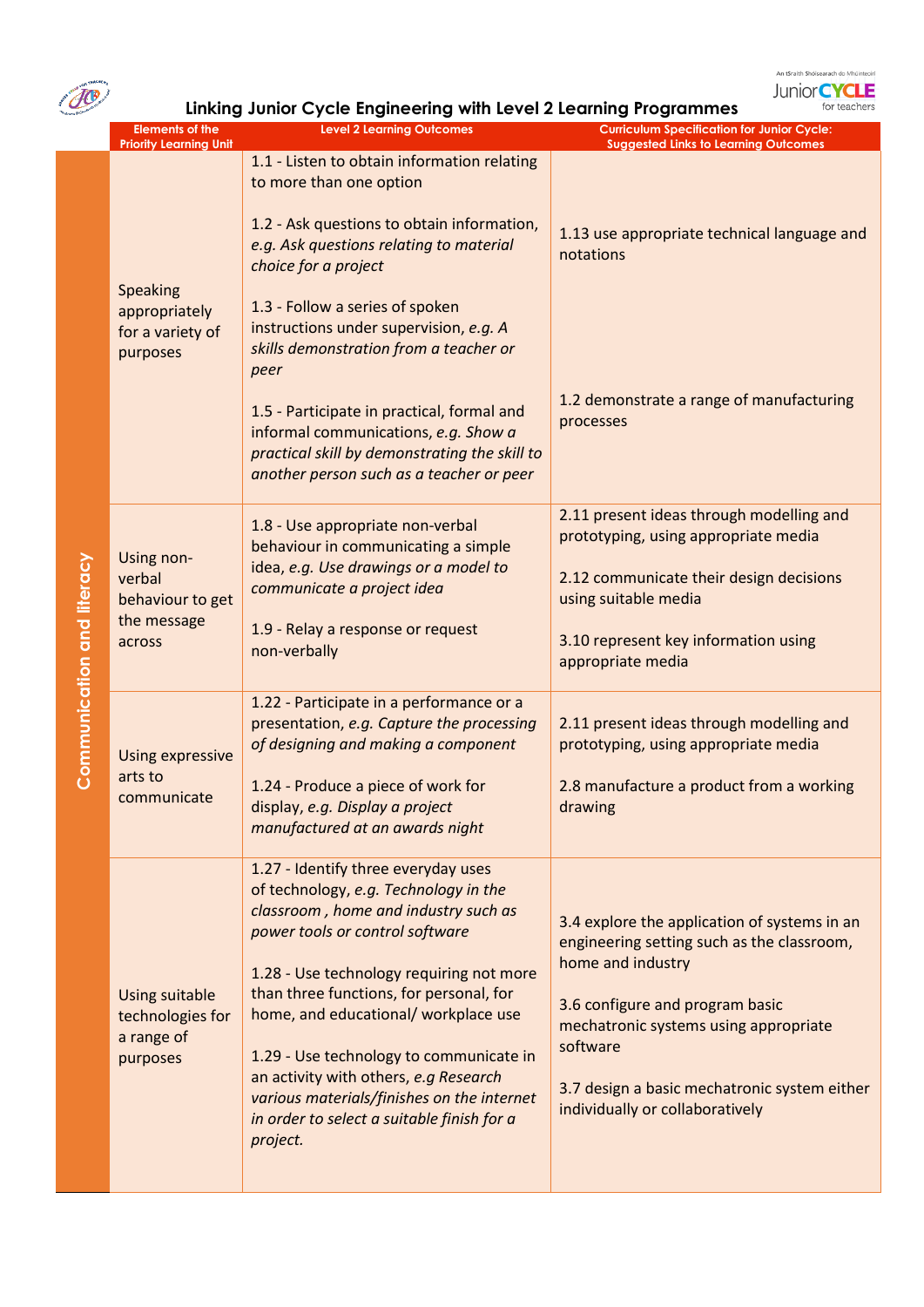|          |                                                         | 1.30 - Use a new piece of ICT equipment,<br>e.g. Use a programming tool to control a<br>microcontroller<br>1.31 - Turn a personal computer on and<br>off safely<br>1.32 - Identify the information symbols<br>on a desktop<br>1.33 - Use frequently used keys<br>appropriately, e.g. Identify and use basic<br>commands in a programming software to<br>control electronic hardware<br>1.34 - Use a software package, involving<br>opening a package, entering and<br>manipulating text/image/data, save to<br>file, print and exit safely<br>1.35 - Access a range of websites on the<br>internet |                                                                                                                                                                                         |
|----------|---------------------------------------------------------|----------------------------------------------------------------------------------------------------------------------------------------------------------------------------------------------------------------------------------------------------------------------------------------------------------------------------------------------------------------------------------------------------------------------------------------------------------------------------------------------------------------------------------------------------------------------------------------------------|-----------------------------------------------------------------------------------------------------------------------------------------------------------------------------------------|
| Numeracy | Developing an<br>awareness of<br>number                 | 2.8 - Recognise numbers up to<br>100 in N<br>2.9 - Recognise place value in relation to<br>units, tens and hundreds, e.g. Measure<br>and cut material having listened to<br>instructions from a teacher<br>2.10 - Add two-digit whole numbers that<br>total less than 100 in the context of an<br>everyday situations<br>2.11 - Subtract two-digit whole numbers<br>in the context of an everyday situation                                                                                                                                                                                        | 1.9 apply suitable manufacturing processes<br>to engineer a product<br>1.10 demonstrate high-quality work, to<br>include accuracy and surface finish<br>1.12 interpret working drawings |
|          | Developing an<br>awareness of<br>length and<br>distance | 2.23 - Use appropriate vocabulary to<br>describe the units in length and distance<br>2.24 - Identify the units of length and<br>distance on a ruler, metre stick and<br>measuring tape, e.g. Use a rule /tri<br>square/callipers to measure and mark<br>distances accurately on material<br>2.25 - Use a rule to draw and measure<br>different lengths of lines                                                                                                                                                                                                                                    | 1.8 identify appropriate tools and equipment<br>specific to a task<br>1.10 demonstrate high-quality work, to<br>include accuracy and surface finish<br>1.12 interpret working drawings  |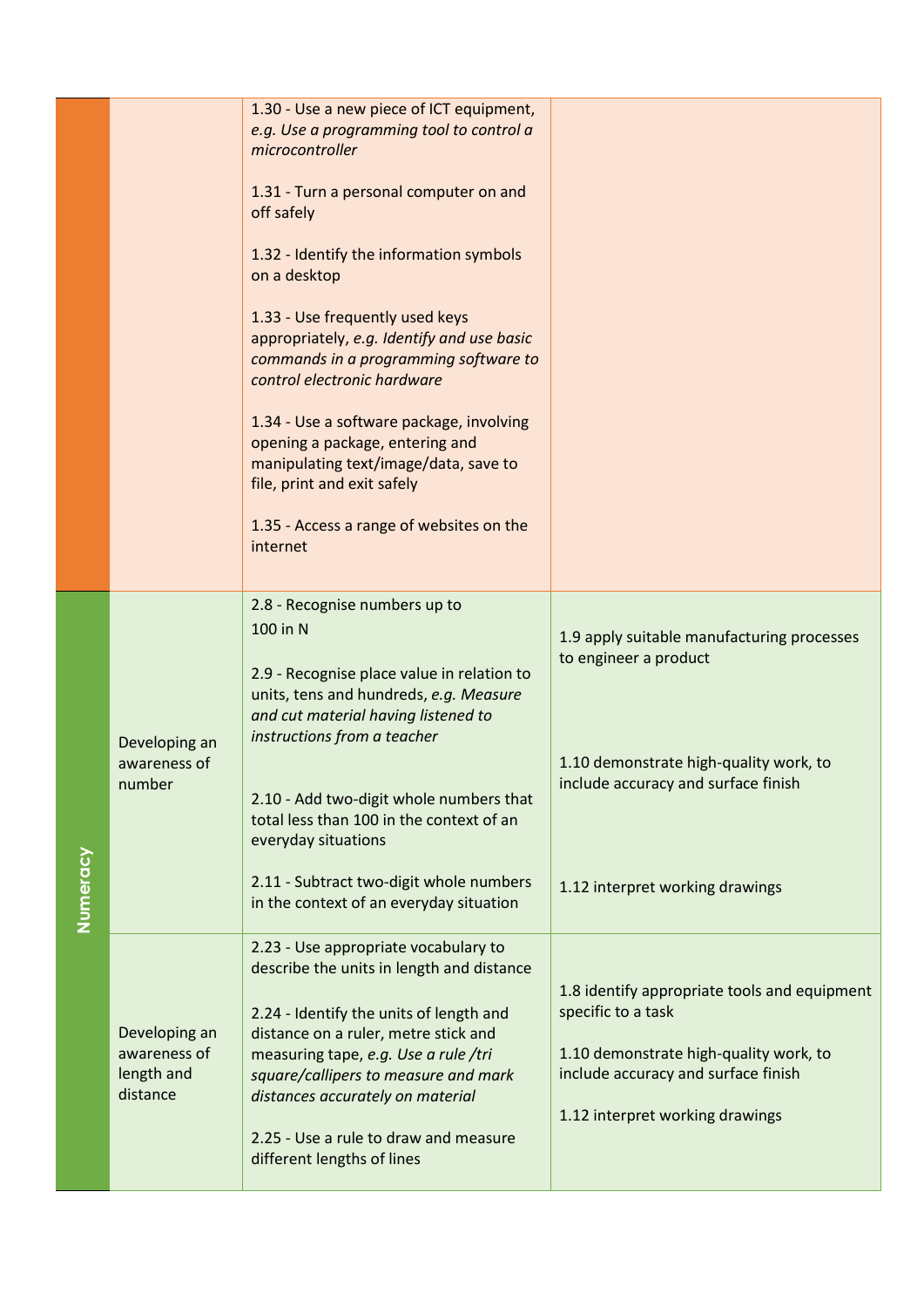|               |                                           | 2.26 - Estimate the length of common<br>objects                                                                                                                                                                                                                                                                                                                                                                                                                                                                                                                                                                                                          |                                                                                                                   |
|---------------|-------------------------------------------|----------------------------------------------------------------------------------------------------------------------------------------------------------------------------------------------------------------------------------------------------------------------------------------------------------------------------------------------------------------------------------------------------------------------------------------------------------------------------------------------------------------------------------------------------------------------------------------------------------------------------------------------------------|-------------------------------------------------------------------------------------------------------------------|
|               | Using a<br>calculator                     | 2.28 - Find digits 0-9 and the decimal<br>point and necessary operations buttons<br>$(+,-, \div, =)$<br>2.29 - Use a calculator to solve simple<br>maths problems, e.g. Use a calculator to<br>add or subtract measurements on<br>material required                                                                                                                                                                                                                                                                                                                                                                                                      | 1.12 interpret working drawings                                                                                   |
|               | Developing<br>Spatial<br>Awareness        | 2.32 - Use appropriate vocabulary<br>to describe direction, e.g. Demonstrate<br>appropriate body stance when<br>filing/sawing or describing chuck rotation<br>direction on a drill<br>2.36 - Use the body or body parts<br>to move in a given direction, e.g. Move<br>feed lever in correct direction to engage<br>the drill bit in a work piece.                                                                                                                                                                                                                                                                                                        | 1.13 use appropriate technical language and<br>notations<br>1.2 demonstrate a range of manufacturing<br>processes |
|               | Developing an<br>awareness of<br>time     | 2.52 - Solve problems to work out the<br>passage of time, e.g. Write a workplan for<br>the steps involved in a practical task,<br>including estimated time required for<br>each step                                                                                                                                                                                                                                                                                                                                                                                                                                                                     | 2.10 incorporate basic project management<br>techniques                                                           |
| Personal care | Developing<br>good daily<br>personal care | 3.1 - Identify essential daily personal care<br>practices, e.g. Demonstrate hand washing<br>techniques after carrying out a manual<br>task or participate in sweeping/cleaning<br>up at end of a practical lesson<br>3.2 - Describe the most important ways<br>of keeping the body clean<br>3.6 - Give two or three reasons to care for<br>personal belongings, e.g. List reasons for<br>keeping tools/equipment in good working<br>order<br>3.7 - Identify appropriate clothing for<br>a range of routine activities at home, at<br>work and in the community, e.g. Use PPE<br>and appropriate clothing when using<br>electrical equipment like a drill | 1.3 recognise and adhere to health and<br>safety standards                                                        |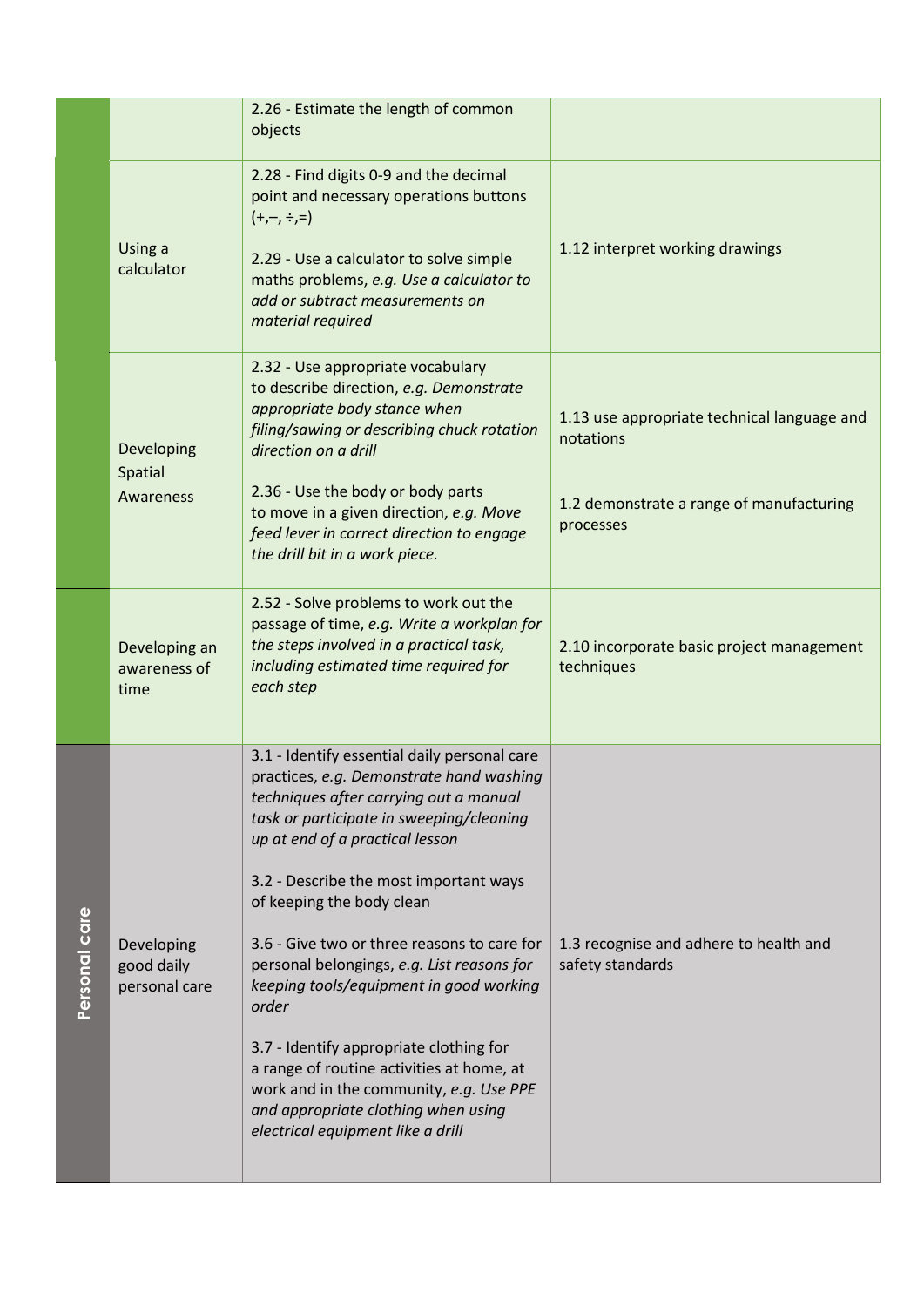|                         |                                     | 3.27 - Identify key safety risks in the<br>workplace/home /community, e.g.<br>Identify safety risks associated with<br>tools/machinery<br>3.28 - Recognise when personal safety is<br>threatened, e.g. Identify poor safety<br>practice.                                                                                                                                           | 1.3 recognise and adhere to health and<br>safety standards                                                                                     |
|-------------------------|-------------------------------------|------------------------------------------------------------------------------------------------------------------------------------------------------------------------------------------------------------------------------------------------------------------------------------------------------------------------------------------------------------------------------------|------------------------------------------------------------------------------------------------------------------------------------------------|
|                         | Knowing<br>how to stay safe         | 3.29 - Name daily practices that promote<br>personal safety, e.g. Name important<br>safety practices in the Engineering<br>classroom<br>3.30 - Describe appropriate response<br>when a risk is identified, e.g. Describe<br>what to do if a risk is identified in the<br><b>Engineering room</b>                                                                                   | 1.2 demonstrate a range of manufacturing<br>processes                                                                                          |
|                         | Making personal<br>decisions        | 3.44 - Identify the choices and<br>consequences involved in an imminent<br>short-term decision, e.g. changing size of<br>one piece based off a miscalculation on<br>another<br>3.45 - Explore the consequences of<br>decisions made, both while implementing<br>and on conclusion, e.g. Plan out the key<br>stages required for completing a practical<br>task based on experience | 2.9 modify an existing product/design<br>2.10 incorporate basic project management<br>techniques                                               |
|                         | Developing<br>good<br>relationships | 4.4 - Recognise/list ways in which they<br>would like to be treated, e.g. Appropriate<br>work practices when working with others<br>on a task<br>4.6 - Participate co-operatively in a group<br>situation, e.g. A group task such as a<br>group problem solving task                                                                                                               | 3.7 design a basic mechatronic system either<br>individually or collaboratively                                                                |
| Living in the community | <b>Using local</b><br>facilities    | 4.17 - Participate in a school-based<br>community project and record their<br>participation, e.g. Explore the impact<br>technology has in the world around us<br>through a design and make task                                                                                                                                                                                    | 2.9 modify an existing product/design<br>2.12 communicate their design decisions<br>using suitable media                                       |
|                         | <b>Seeking help</b><br>and advice   | 4.19 - Describe the school's procedure for<br>reporting an incident, e.g. Describe what<br>should be done if a student has an<br>accident when using a tool/machine                                                                                                                                                                                                                | 1.3 recognise and adhere to health and<br>safety standards<br>1.5 research applications of existing and<br>emerging technological developments |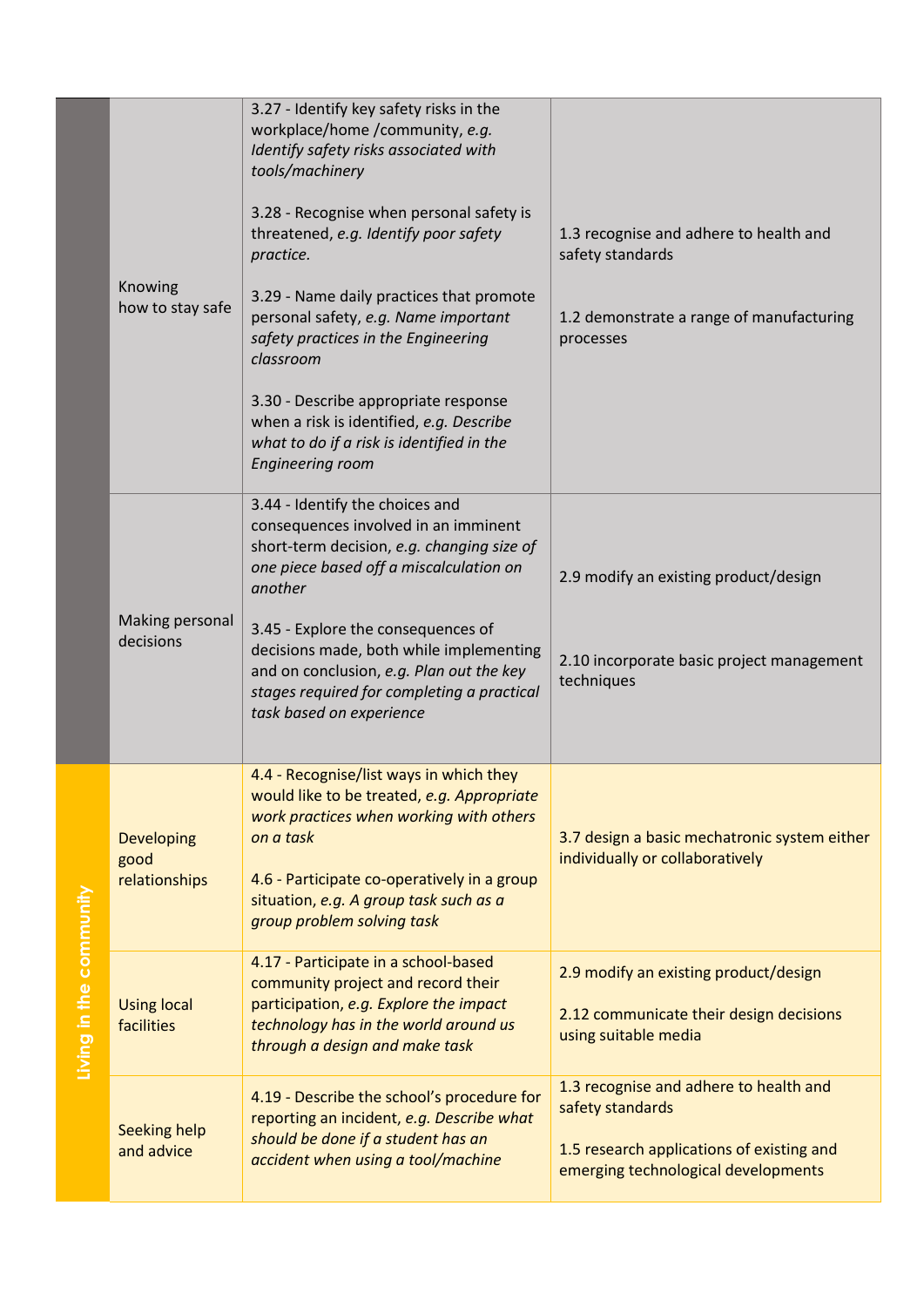|                      |                                            | 4.22 - Visit a local community<br>organisation and ask for advice, e.g. Visit<br>an engineering/manufacturing company<br>and ask for advice on sourcing a material<br>or designing a product                                                                                                                                                                                                                                                                                                                                  | 1.6 engage with the various engineering<br>disciplines by relating them to everyday<br>application                                                                                                                                                                               |
|----------------------|--------------------------------------------|-------------------------------------------------------------------------------------------------------------------------------------------------------------------------------------------------------------------------------------------------------------------------------------------------------------------------------------------------------------------------------------------------------------------------------------------------------------------------------------------------------------------------------|----------------------------------------------------------------------------------------------------------------------------------------------------------------------------------------------------------------------------------------------------------------------------------|
|                      | <b>Making</b><br>consumer<br>choices       | 4.26 - Identify labels on packages, clothes<br>etc, e.g. Recognise safety signage in the<br>workshop such as common PPE signage<br>4.27 - Recognise the most important<br>signs and symbols on labels, e.g.<br>Recognise important symbols/graphics on<br>hazardous liquids such as oil/polish                                                                                                                                                                                                                                | 1.3 recognise and adhere to health and<br>safety standards                                                                                                                                                                                                                       |
| work                 | Being able to<br>set goals for<br>learning | 5.1 - Set learning goals, e.g. Set out a<br>work plan for making a project<br>5.2 - Create a learning plan which<br>includes the necessary steps and<br>timeframe to complete it. Link the plan to<br>an IEP<br>5.3 - Implement the plan, e.g. Keep to<br>timeframes in a workplan.<br>5.4 - Express opinions on how<br>performance could be improved, e.g.<br>Evaluate a piece of work that they have<br>completed and explain what aspects they<br>did well and what they could improve on.                                 | 1.1 understand the concepts and approaches<br>that are required when solving an<br>engineering problem<br>2.1 understand the key stages of the<br>engineering design process<br>2.9 modify an existing product/design<br>2.10 incorporate basic project management<br>techniques |
| <b>Preparing for</b> | Finding out<br>about work                  | 5.6 - List three local employment<br>opportunities<br>5.7 - Describe one way in which people<br>get a job or course of their choice, e.g.<br>Research online or ask advice from a<br>career guidance teacher how a person<br>can become involved in an engineering<br>related career<br>5.8 - List possible jobs that they are<br>interested in and find information on the<br>requirements for the jobs<br>5.9 - Visit a local employer and review the<br>visit, e.g. Visit a local<br>engineering/manufacturing company and | 1.5 research applications of existing and<br>emerging technological developments                                                                                                                                                                                                 |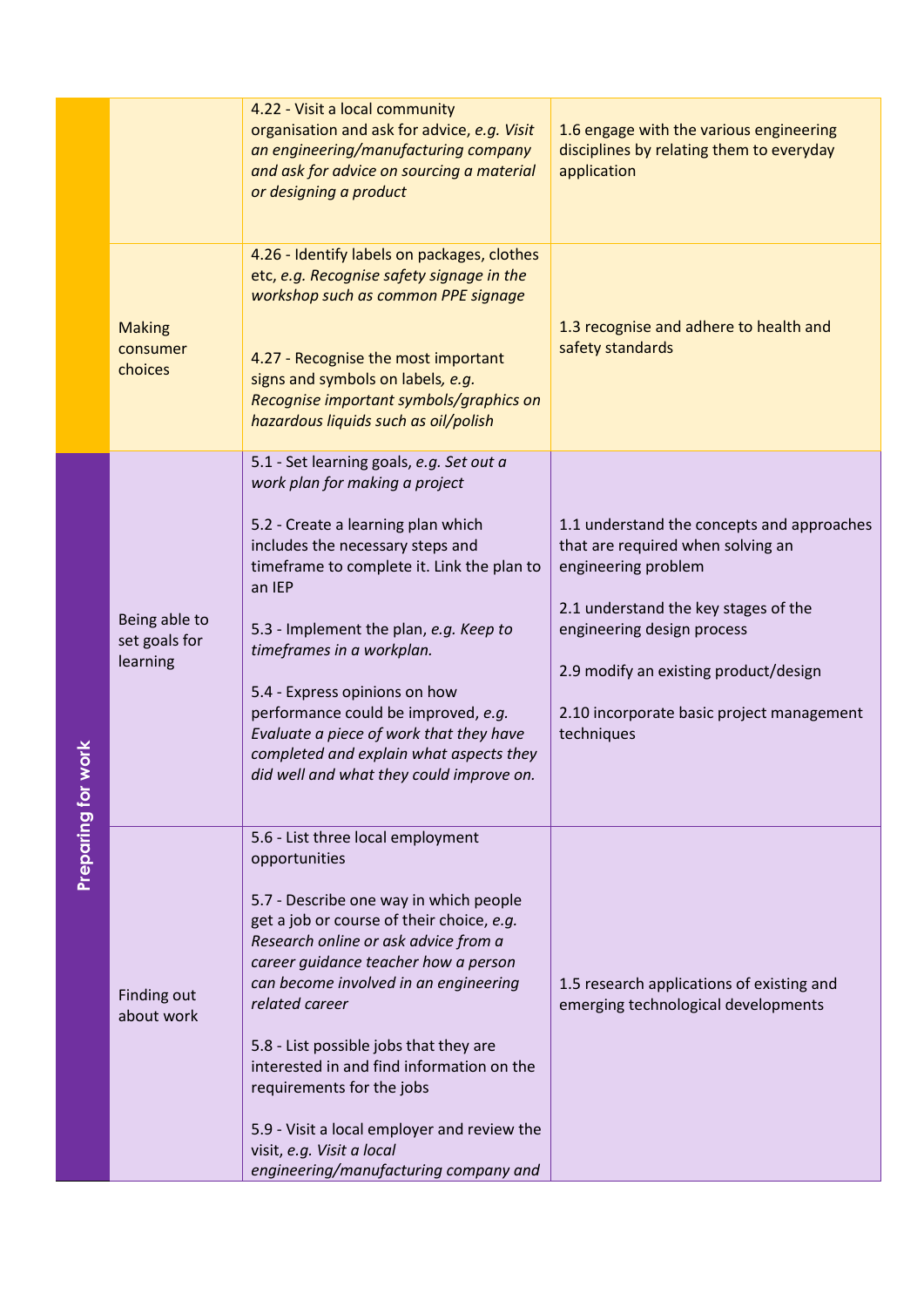|                                                                          | compile a report on interesting aspects of<br>the visit                                                                                                                                                                                                                                                                                                                                                                                                                                                                                                                                                                                               |                                                                                                                                                                                                                                                                                                                                                                                                                                                                                                       |
|--------------------------------------------------------------------------|-------------------------------------------------------------------------------------------------------------------------------------------------------------------------------------------------------------------------------------------------------------------------------------------------------------------------------------------------------------------------------------------------------------------------------------------------------------------------------------------------------------------------------------------------------------------------------------------------------------------------------------------------------|-------------------------------------------------------------------------------------------------------------------------------------------------------------------------------------------------------------------------------------------------------------------------------------------------------------------------------------------------------------------------------------------------------------------------------------------------------------------------------------------------------|
| Preparing for<br>a work-related<br>activity                              | 5.16 - Keep a record of tasks completed<br>in a journal, e.g. A list of work to<br>complete as a practical artefact is worked<br><sub>on</sub>                                                                                                                                                                                                                                                                                                                                                                                                                                                                                                        | 2.10 incorporate basic project management<br>techniques                                                                                                                                                                                                                                                                                                                                                                                                                                               |
| Developing<br>an awareness of<br>health and<br>safety using<br>equipment | 5.17 - Give examples of safe practices in<br>three distinct workplaces, e.g. Give<br>examples of safety precautions that<br>would need to be followed by a welder,<br>steel fitter, mechanic etc.<br>5.18 - Use all tools and equipment<br>correctly and safely in a range of practical<br>classes<br>5.19 - Describe and use electrical<br>equipment correctly and safely in a range<br>of practical classes<br>5.20 - Store all tools, materials and<br>equipment safely<br>5.21 - List the different procedures for<br>self-protection at work<br>5.22 - Identify the fire exits in a School<br>5.23 - Follow the instructions for a fire<br>drill | 1.2 demonstrate a range of manufacturing<br>processes<br>1.3 recognise and adhere to health and<br>safety standards<br>1.8 identify appropriate tools and equipment<br>specific to a task<br>1.9 apply suitable manufacturing processes<br>to engineer a product                                                                                                                                                                                                                                      |
| Taking part in<br>a work-related<br>activity                             | Gather background information to help<br>plan and participate in the activity, e.g.<br>Name materials, tools and equipment<br>needed to complete a set task<br>Sequence a number of steps to be taken<br>to successfully complete the activity<br>Assume a role in the activity and identify<br>tasks linked with the role<br>Use key words associated with the<br>activity correctly, e.g. Close machine<br>guards, name and wear appropriate PPE.<br>Identify safety procedures and/or<br>permissions required for the activity                                                                                                                     | 1.4 understand the properties associated<br>with a range of engineered materials<br>1.9 apply suitable manufacturing processes<br>to engineer a product<br>2.10 incorporate basic project management<br>techniques<br>3.7 design a basic mechatronic system either<br>individually or collaboratively<br>1.13 use appropriate technical language and<br>notations<br>1.3 recognise and adhere to health and<br>safety standards<br>1.8 identify appropriate tools and equipment<br>specific to a task |